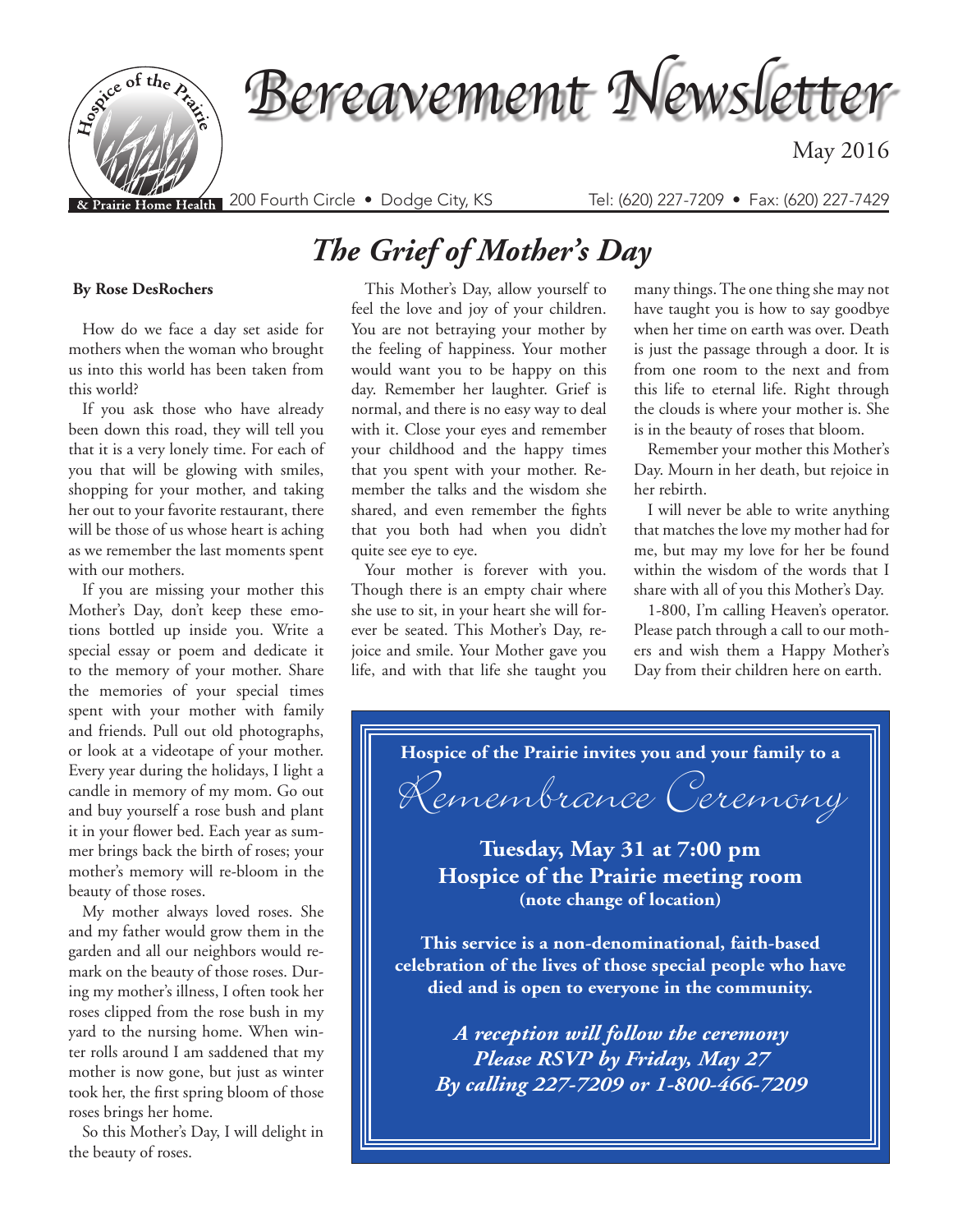### *And You Always Will*

I opened the dishtowel drawer for about the sixth time, hoping the towels had somehow magically appeared.

The brand new towels still weren't there, of course.

"What did Mom DO with them?" I wondered aloud.

I knew they had to be around somewhere because I had given them to her for Christmas only a few months ago. Not that the towels were so terribly important. It's just that when you're expecting guests, you'd kind of like everything to look nice.

Okay, so maybe I wasn't going to find them. Then again, the guests wouldn't arrive until tomorrow. Plenty of time to worry about dishtowels later.

On second thought, maybe I ought to forget about the towels all together. My father's niece and her husband didn't seem like the kind of people who would leave in a huff because their host hadn't put out new dishtowels.

What next?

Perhaps I'd better see if I could lay my hands on Mom's best tablecloth. A tablecloth had always been one of the things my mother insisted upon when we had company.

I went to the drawer where Mom kept her tablecloths, and sure enough, there it was.

But when I pulled out the hand-embroidered tablecloth, the one that it had taken her months to complete, I gasped in dismay. Right in the middle was a big stain. Now how in the world did Mom's best tablecloth end up with a stain?

Oh yes, that's right. We'd all been here for Christmas, and one of the kids had accidentally knocked over a glass of soda pop. The sight of her grandchild sobbing with remorse had been more important than the tablecloth, and Mom had said she was sure the pop would come out when she washed it.

All right, so it looked like I'd have to

forget the tablecloth, too. Maybe I'd be better off attending to the big things right now, anyway, like vacuuming.

Satisfied that I was finally going to make some progress, I got out the vacuum cleaner.

Except. . .why did it sound so funny? And why wasn't it picking up those bits of paper on the living room carpeting?

I pulled out the attachments hose and flipped the switch again. Ah-ha. That's why. No suction. The hose was plugged.

Well, of COURSE the hose was plugged. I couldn't find the new dishtowels. Mom's best tablecloth had a big stain. Why wouldn't the vacuum cleaner hose be plugged?

And right then and there, I started to cry. Now what was I going to do? Would a wire hanger work? Thirty minutes later, however, the vacuum cleaner was still plugged.

Where was Dad? I knew he'd gone outside and was probably puttering around in his garden, seeing as it was the middle of April, but why wasn't he in here when I needed him? After being a farmer for 50 years, he could fix absolutely anything.

Just at that moment, my father came into the house.

"What's wrong?" he asked, noticing that I had been crying.

Although it had been years since I called him "Daddy," it just sort of slipped out, and along with it came more tears.

"Oh, Daddy - I can't find the new dishtowels. The tablecloth has a big stain. The vacuum cleaner is plugged. And-"

I stopped and swallowed hard.

"I miss my mother."

There. I'd said it.

And in that instant, the whole world seemed to stop while Dad drew a deep breath and let it out slowly.

"I know you do," he said. "So do I."

You see, only three weeks earlier, my mother had been diagnosed with advanced gallbladder cancer. Mom died

Saturday night, and this was Monday. My father's niece and her husband were driving 275 miles to attend the funeral, and they would be staying at the house.

As Dad gazed at me, I noticed how much he seemed to have aged in the last few weeks. And his face was covered with silvery stubble. It was a rare morning when my father didn't shave, but then, the past couple of days had been far from ordinary.

"And you know what?" Dad continued. "You always WILL miss your mother. In fact, it won't ever go away completely. Not even when you're as old as me."

Dad was 70. I was 26. I never knew Dad's mother. She had died before I was born.

Mom had been stricken with polio in 1942 when she was 26 and paralyzed in both legs. At the time, the doctors had told her she would never have more children. I was born 16 years later.

After the funeral was over and my father's relatives had gone home, I found the dishtowels. Mom had put them in her dresser drawer. And with several washings, the stain finally came out of the tablecloth. Dad had been able to fix the vacuum cleaner too.

But nothing could fix the fact that my mother was gone.

Mom died in 1985, and all these years later, I realize that Dad was right - I AM always going to miss her.

But I've also figured out what else he was trying to tell me on that April day so long ago - that missing my mother keeps her alive in my heart.

\*\*\*\*\*\*\*\*\*\*\*\*\*\*\*\*\*\*\*\*\*\*

About The Author

LeAnn R. Ralph is the editor of the Wisconsin Regional Writer (the quarterly publication of the Wisconsin Regional Writers' Assoc.) and is the author of the book, Christmas in Dairyland (True Stories from a Wisconsin Farm). She is working on her next book, Give Me a Home Where the Dairy Cows Roam. See what readers are saying about Christmas in Dairyland - http:// ruralroute2.com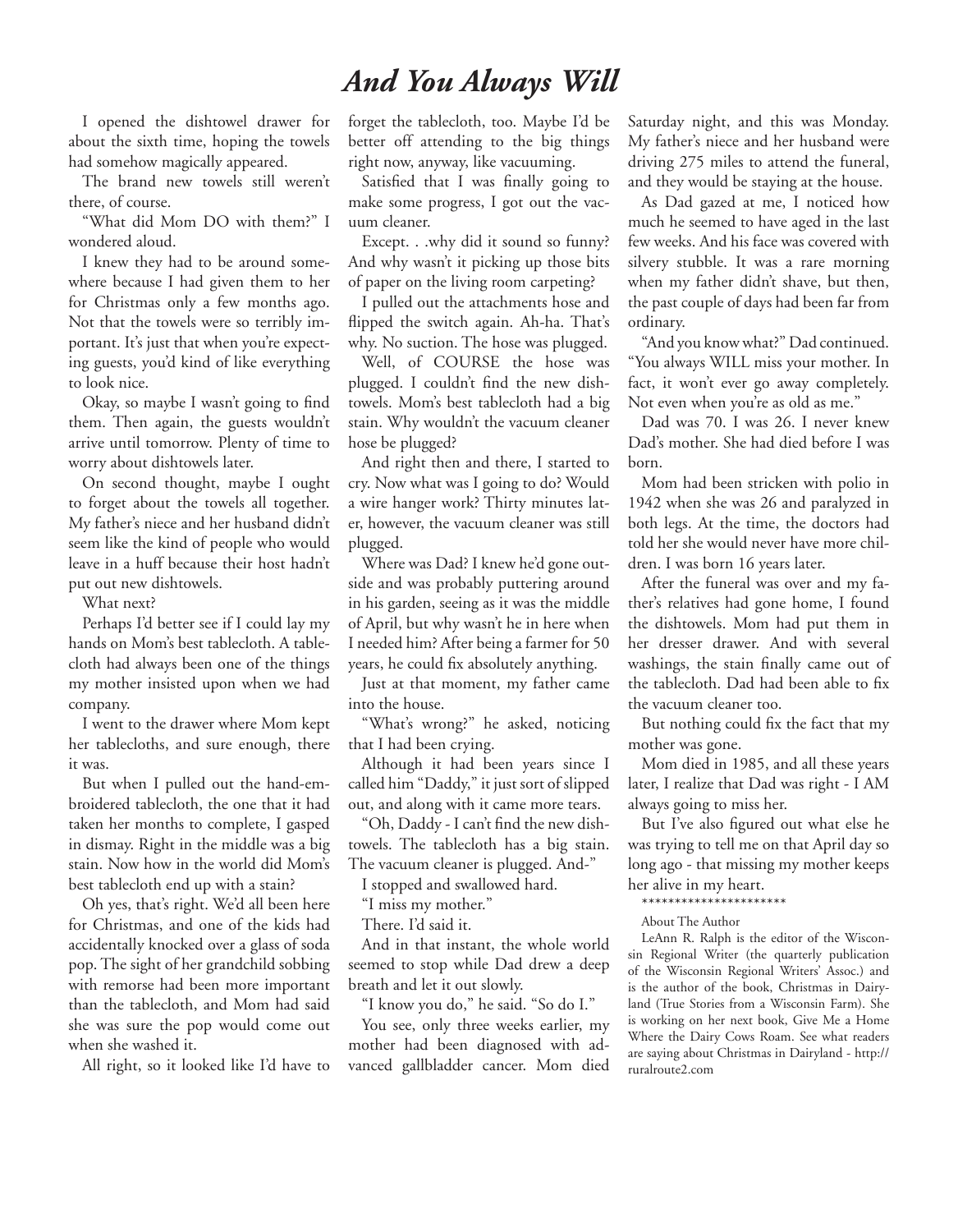

### *The Elephant in the Room*

### **By Terry Kettering**

There's an elephant in the room. It is large and squatting, so it is hard to get around it. Yet we squeeze by with, "How are you?" and "I'm fine"... And a thousand other forms of trivial chatter. We talk about the weather. We talk about work. We talk about everything else-Except the elephant in the room.

There's an elephant in the room. We all know it is there. We are thinking about the elephant as we talk together. It is constantly on our minds.

For, you see, it is a very big elephant. It has hurt us all. But we do not talk about the elephant in the room. Oh, please, say her name.

Oh, please, say "Barbara" again. Oh, please, let's talk about the elephant in the room. For if we talk about her death, perhaps we can talk about her life? Can I say "Barbara" to you and not have you look away? For if I cannot, then you are leaving me

> Alone… In a room… With an elephant.

# *The Season Of Spring And Grief*

### **By Lora Mercado**

For those of us who are grieving, the season of Spring can bring about a lot of deep emotions. Spring is a sign of new things and growth. The flowers are emerging from the ground and the people around you are excited about the upcoming warm weather and enjoying fun with their families. The combination of these things can give the bereaved a strong sense of loss and loneliness.

In our hearts, we are wishing we could share the bright new days ahead with our loved ones. We know that we will miss them when those days finally arrive. It is the dread of what feelings will arise, compounded by the excitement of others, that can throw a person who is grieving into a reclusive state. Mother's Day & Father's Day can be especially difficult. If these holidays are weighing heavy on your mind, think of a new tradition you can include on those days to honor and remember your loved one, such as planting flowers in their memory.

If you find yourself feeling like you want to be alone and you are not leaving your house, you may be showing signs of depression. Many of us choose to be alone during grief, especially for ones who are in the beginning stages. When the sun is shining, at least take your self outside for a nice walk. You can even go to a park and walk on a trail or just sit on a bench and read or write in your journal. The sun will be good for you, as well as the fresh air.

We all need the time to process what he have lost and gone through. Be gentle on yourself during this season. Don't hesitate to reach out to others in local or online support groups that can relate to the feelings you are having. Grief counseling can also be of great help during these rough times when we are prone to feeling a stronger sense of loss.